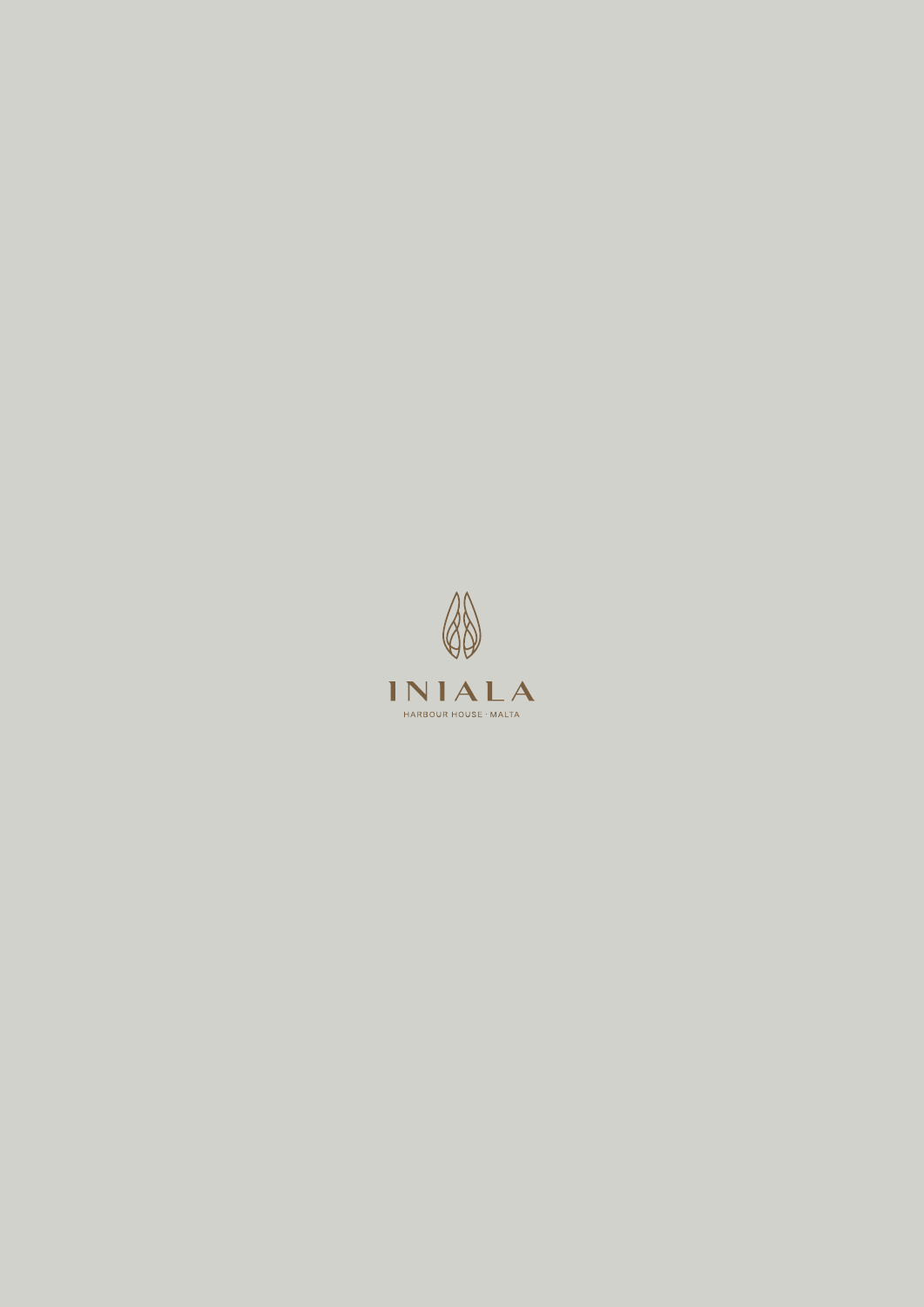

# Starters

#### Aged Kaluga Caviar

Smoked Eel Rillettes, Sourdough English Muffins 98,- per oz 1 oz min

### Loch Fyne Smoked Salmon

Served with Capers, Dill & Crème Fraiche 25,-

#### Jamon Iberico

Sourdough Bread & Gozo Olive oil

25,-

#### Cheese Selection

Artisanal Cheeses served with sourdough, Grapes & Roscoff Onion Jam 18,-

### Steak Tartare

Caramelised Onion, Potato, Cornichon

26,-

#### Burrata

Basil Pesto, Olive Oil, Rocket

18,-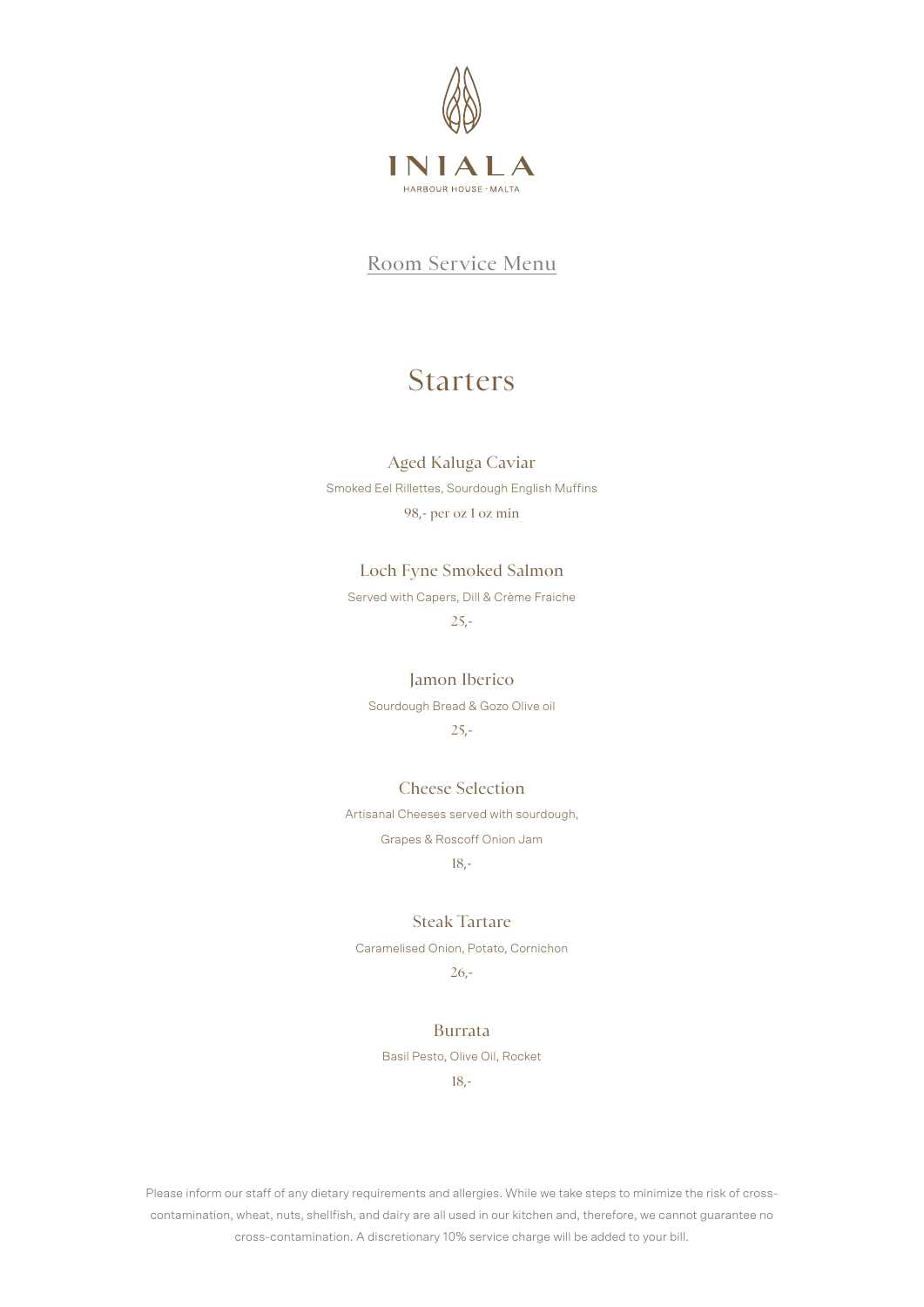

# Salads

Caeser Salad Smoked Anchovy, Sourdough Croutons, Aged Parmesan 15,-

Add Grilled Chicken Breast / 10,- Add Grilled Caribanero Prawns / 18,-

Greek Salad

Black Olive, Feta, Cucumber, Oregano & Baby gem 15,-

#### Superfood Salad

Quinoa, Avocado, Almond, Pumpkin seed and citrus Vinaigrette 19,-

# Sandwiches and Burgers

### The Club Sandwich

Smoked Bacon, Grilled Chicken, Avocado, Gem Lettuce Tomato, Organic egg & Lemon Mayonnaise 22,-

### Croque Monsieur

Toasted Sourdough with Paris ham, Melted Comte & Mornay Sauce, Served with Cornichons 25,-

Iniala Burger

Angus Beef Burger, Cheddar Cheese, Caramelised Onion, Lettuce & Pickles 25,-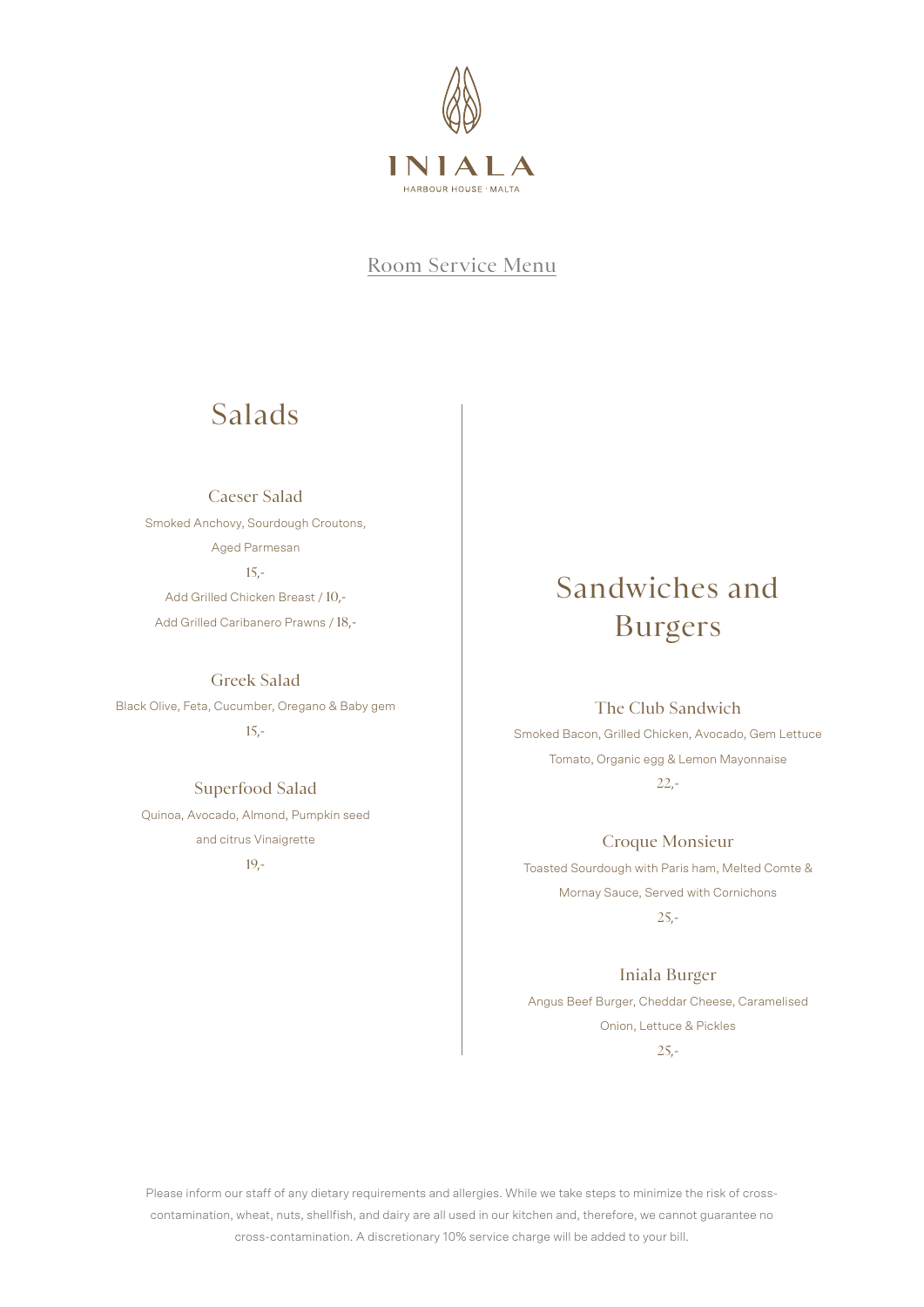

# Mains

### Lasagne Verde

Beef Ragu, Bechamel, Aged Parmesan

 $24,-$ 

Grilled or Steamed Fish of the Day

Capers, Lemon, Brown Butter 15,-

Chickpea Falafel Hummus, feta, gem lettuce  $24 -$ 

Dry Aged Hereford Cote de Beouf

Black truffle jus, creamed spinach (serves 2 - please allow 1 hour for delivery) 98,-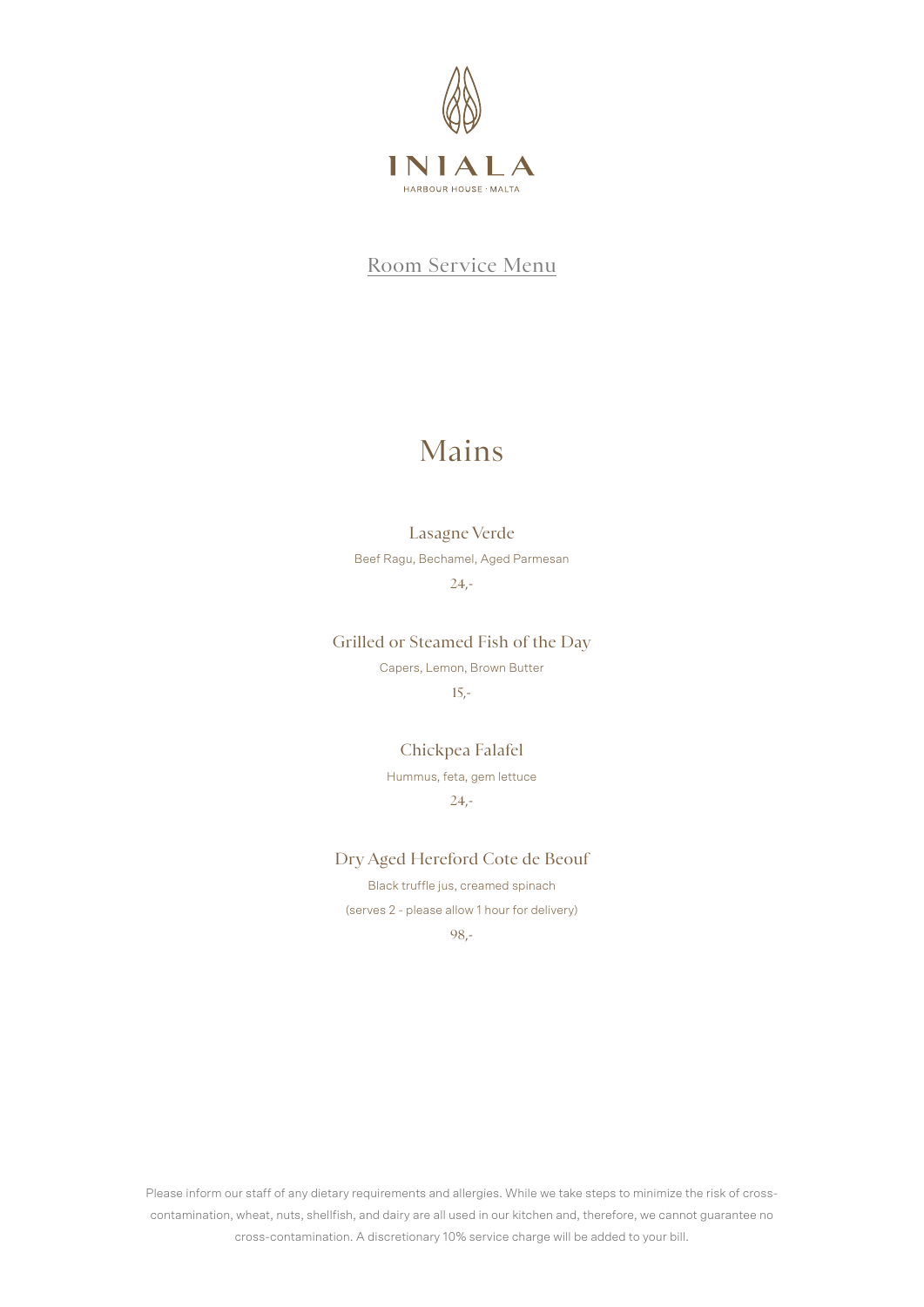

# Sides

French Fries 5,-

Mashed Potatoes  $10.5$ 

> Green Salad 8,-

Creamed Spinach 9,-

Sauteed Spinach 8,-

# Kids

### Crispy Chicken Tenders

French Fries, Ketchup & Mayonnaise 15,-

> Steamed White Fish Basmati Rice 15,-

Penne Pasta Tomato sauce or Butter & Parmesan 12,-